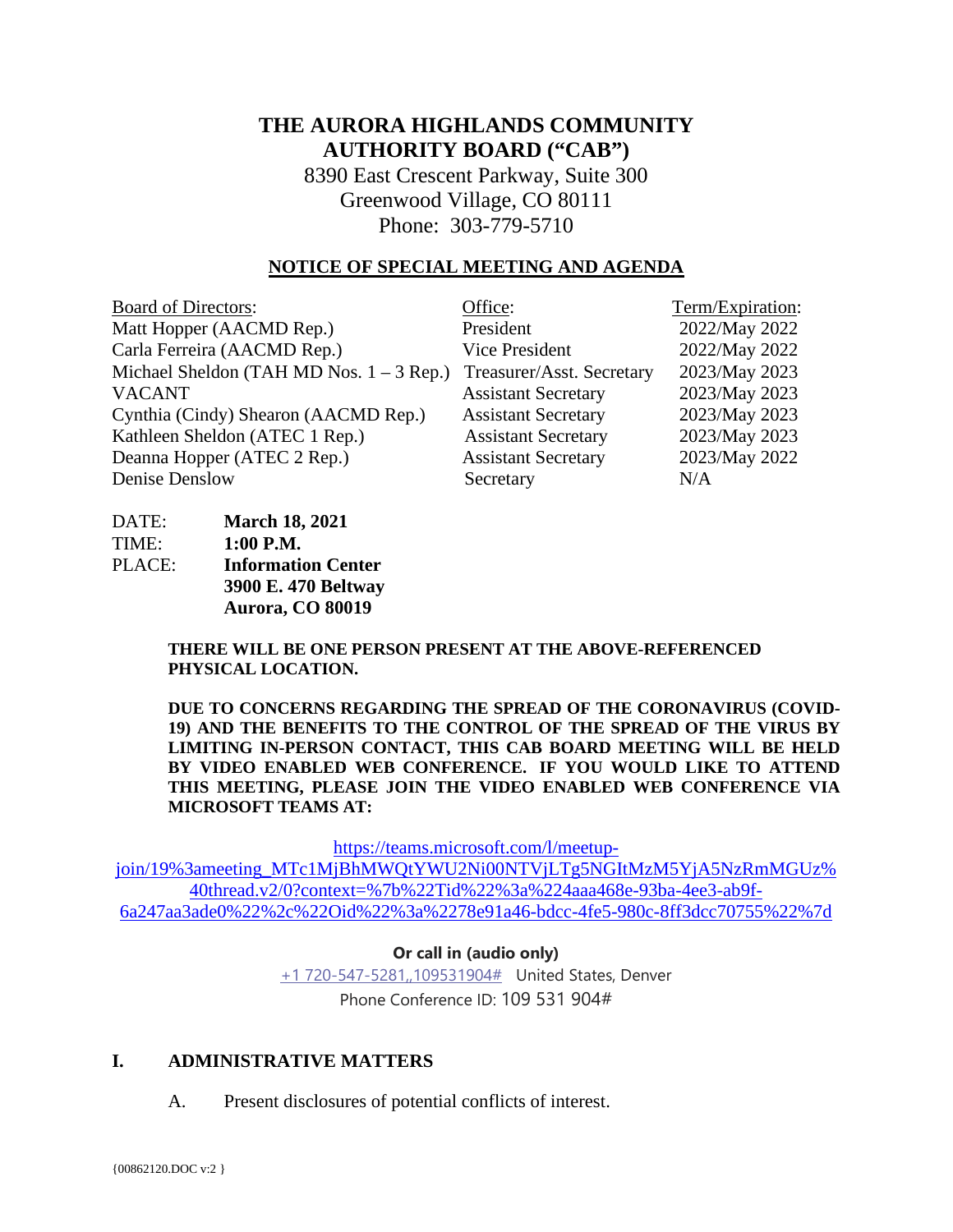The Aurora Highlands Community Authority Board March 18, 2021 Page 2

- B. Confirm Quorum, location of meeting and posting of meeting notices. Approve Agenda.
- C. Public Comment. Members of the public may express their views to the Board on matters that affect the CAB that are otherwise not on the agenda. Comments will be limited to three (3) minutes per person.

# **II. CONSENT AGENDA**

Consent Agenda – These items are considered to be routine and will be ratified by one motion. There will be no separate discussion of these items unless a board member so requests; in which event, the item will be removed from the Consent Agenda and considered in the Regular Agenda.

A. Review and consider approval of the February 18, 2021 special meeting minutes (enclosure).

# **III. LEGAL MATTERS**

- A. Discuss and consider approval and acceptance of City of Aurora L.A. 21-05; Addendum to Master License Agreement No. M.L.A. 19-107 by and between the City of Aurora and the CAB (The Aurora Highlands Filing No. 4) (enclosure).
- B. Discuss and consider approval and acceptance of City of Aurora L.A. 21-06; Addendum to Master License Agreement No. M.L.A. 19-107 by and between the City of Aurora and the CAB (The Aurora Highlands Filing No. 5) (enclosure).
- C. Discuss and consider approval and acceptance of City of Aurora L.A. 21-07; Addendum to Master License Agreement No. M.L.A. 19-107 by and between the City of Aurora and the CAB (The Aurora Highlands Filing No. 10) (enclosure).
- D. Discuss and consider approval of Public Access and Fire Lane Easement from the CAB to the City of Aurora.
- E. Discuss and acknowledge Quitclaim Deed and Confirmation of Easement (38th Parkway) by and between Public Service Company of Colorado, as Grantor, and the City of Aurora, Colorado, as Grantee.
- F. Discuss status of Aerotropolis Regional Transportation Authority ("**ARTA**") Inclusions and Regional Transportation System Projects.
	- i. Presentation by Director Hopper (enclosure).
- G. Discuss timing for potential inclusions and exclusions of property from the CAB member districts. Schedule special meetings for certain CAB member districts, as needed.